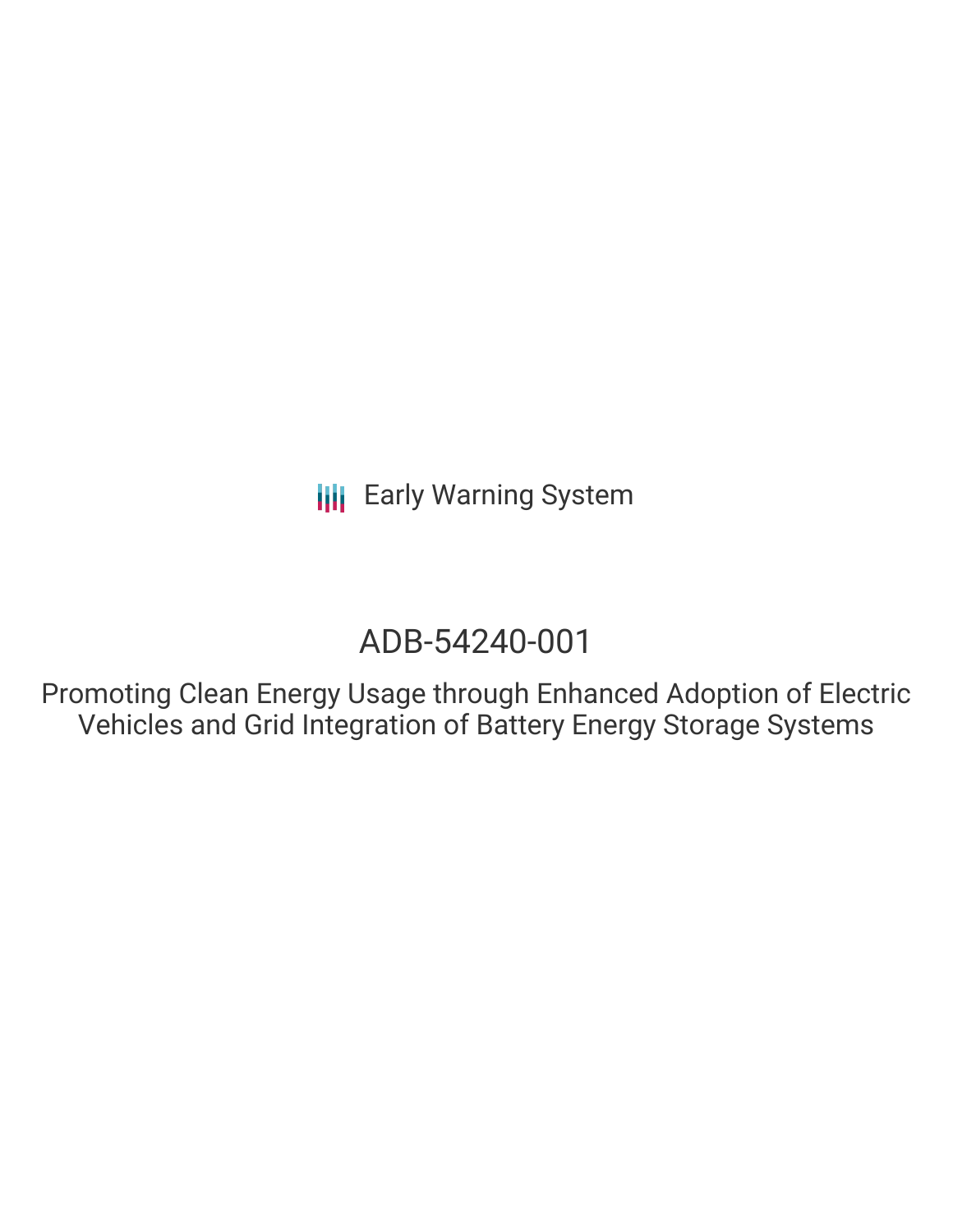

Promoting Clean Energy Usage through Enhanced Adoption of Electric Vehicles and Grid Integration of Battery Energy Storage Systems

#### **Quick Facts**

| <b>Countries</b>               | India                         |
|--------------------------------|-------------------------------|
| <b>Financial Institutions</b>  | Asian Development Bank (ADB)  |
| <b>Status</b>                  | Proposed                      |
| <b>Bank Risk Rating</b>        | U                             |
| <b>Borrower</b>                | Government of India           |
| <b>Sectors</b>                 | Energy, Technical Cooperation |
| Investment Type(s)             | Fund                          |
| <b>Investment Amount (USD)</b> | \$0.20 million                |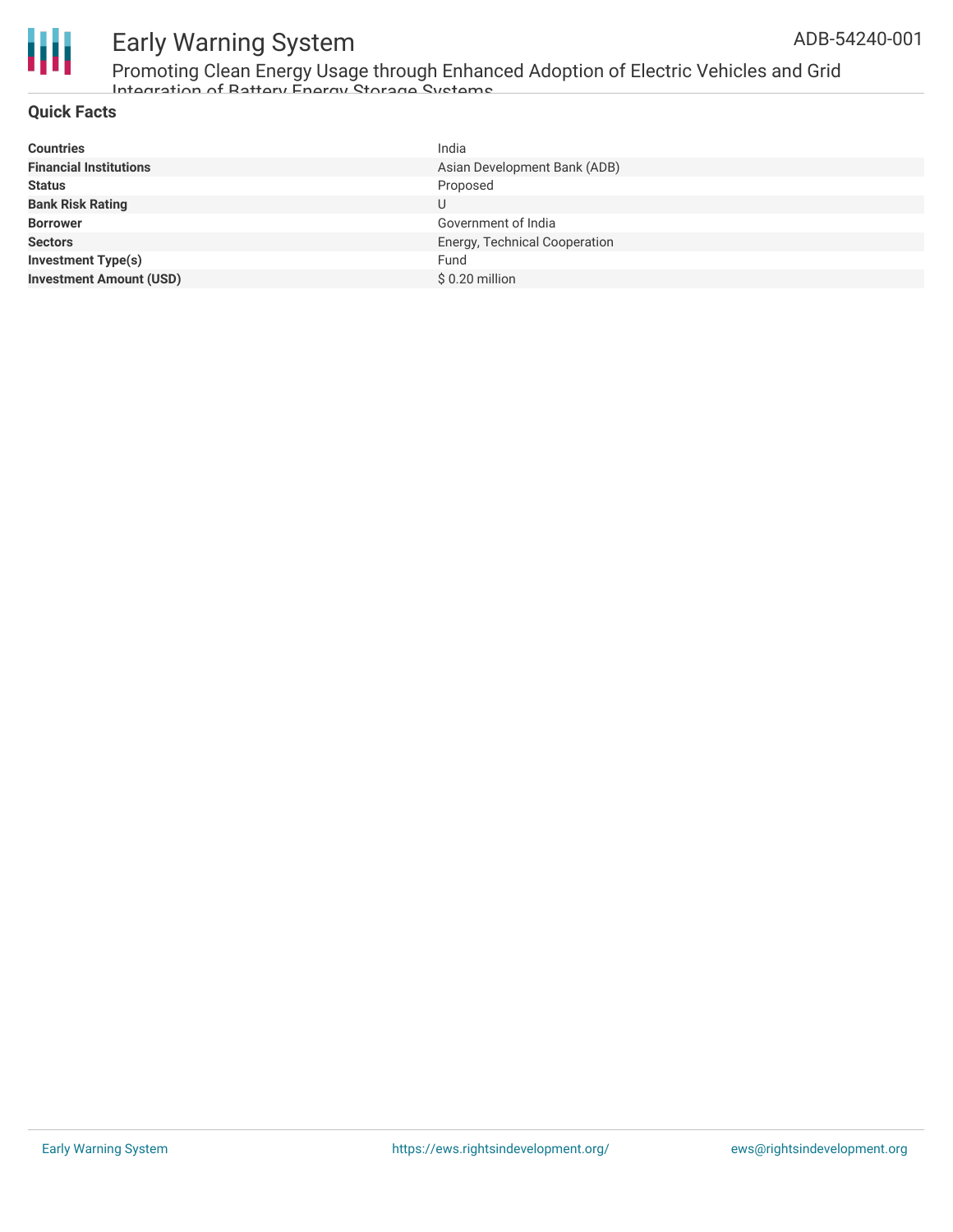

Promoting Clean Energy Usage through Enhanced Adoption of Electric Vehicles and Grid Integration of Rattery Energy Storage Systems

#### **Project Description**

According to the bank's website, "The proposed knowledge and support technical assistance (TA) will support promotion of clean energy usage through enhanced adoption of electric vehicles (EVs) and grid integration of battery energy storage systems (BESS)...

This TA will support activities that address the bottlenecks preventing scale up of EVs and BESS in India. By partnering with the government's central planning agency - NITI Aayog, power distribution companies, and other key players in the EV-renewable energy value chain; this Technical Assistance (TA) will undertake activities that can help meet the clean energy targets set by the Government of India. By pursuing BESS and EV development in a coordinated manner, the TA will facilitate identification of new investment opportunities across the value chains such as charging infrastructure, stationary storage (including repurposing of used EV batteries for second-life storage), vehicle-to-grid systems and services, storage-enabled power trading, etc..."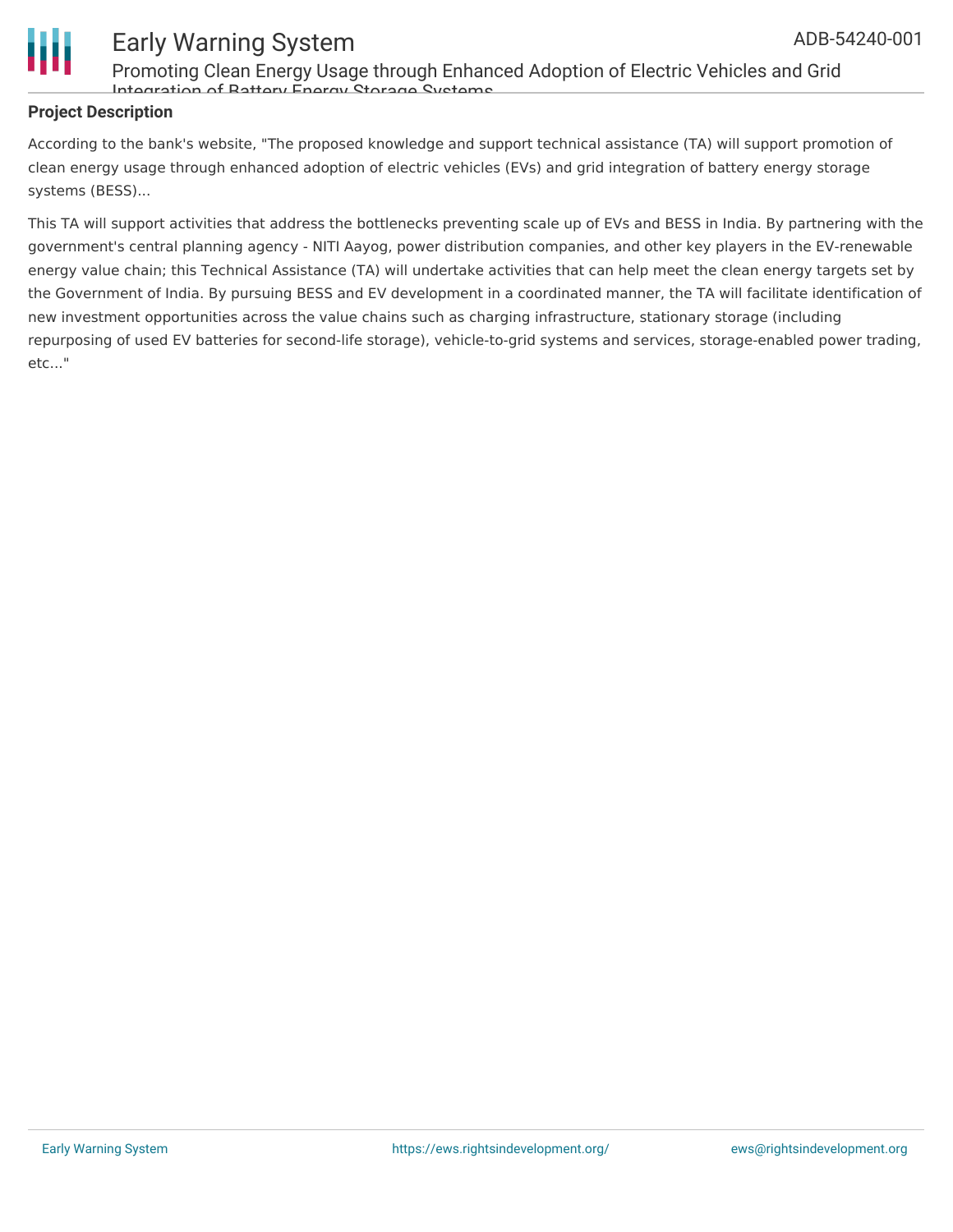

Promoting Clean Energy Usage through Enhanced Adoption of Electric Vehicles and Grid Integration of Battery Energy Storage Systems

#### **Investment Description**

Asian Development Bank (ADB)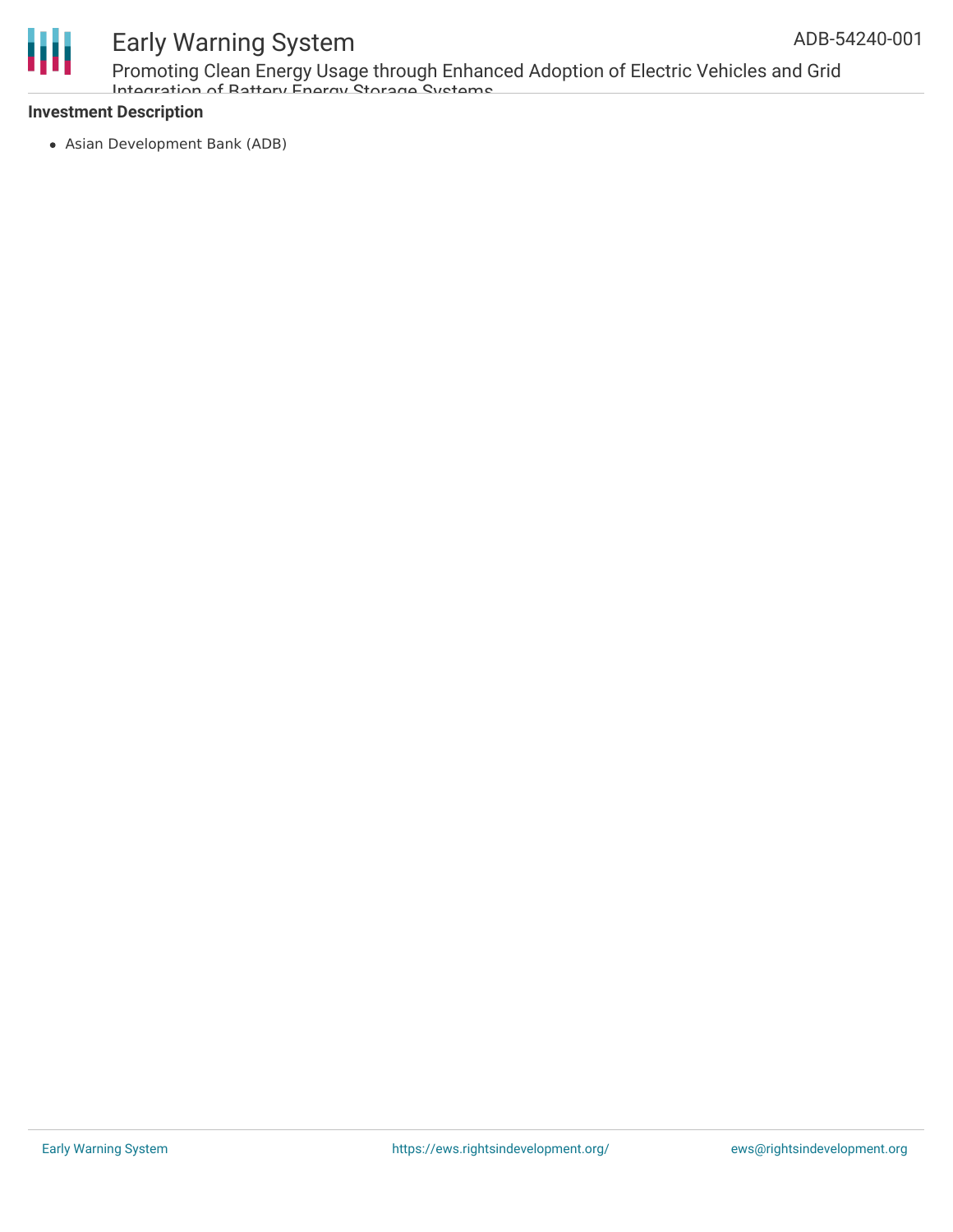

Promoting Clean Energy Usage through Enhanced Adoption of Electric Vehicles and Grid Integration of Battery Energy Storage Systems

#### **Contact Information**

Responsible ADB Officer Acharya, Jiwan S. Responsible ADB Department South Asia Department Responsible ADB Division Energy Division, SARD Executing Agencies NITI Aayog Sansad Marg, Sansad Marg Area, New Delhi, Delhi 11001, India

#### ACCESS TO INFORMATION

You can submit an information request for project information at: https://www.adb.org/forms/request-information-form

ADB has a two-stage appeals process for requesters who believe that ADB has denied their request for information in violation of its Access to Information Policy. You can learn more about filing an appeal at: https://www.adb.org/site/disclosure/appeals

#### ACCOUNTABILITY MECHANISM OF ADB

The Accountability Mechanism is an independent complaint mechanism and fact-finding body for people who believe they are likely to be, or have been, adversely affected by an Asian Development Bank-financed project. If you submit a complaint to the Accountability Mechanism, they may investigate to assess whether the Asian Development Bank is following its own policies and procedures for preventing harm to people or the environment. You can learn more about the Accountability Mechanism and how to file a complaint at: http://www.adb.org/site/accountability-mechanism/main.